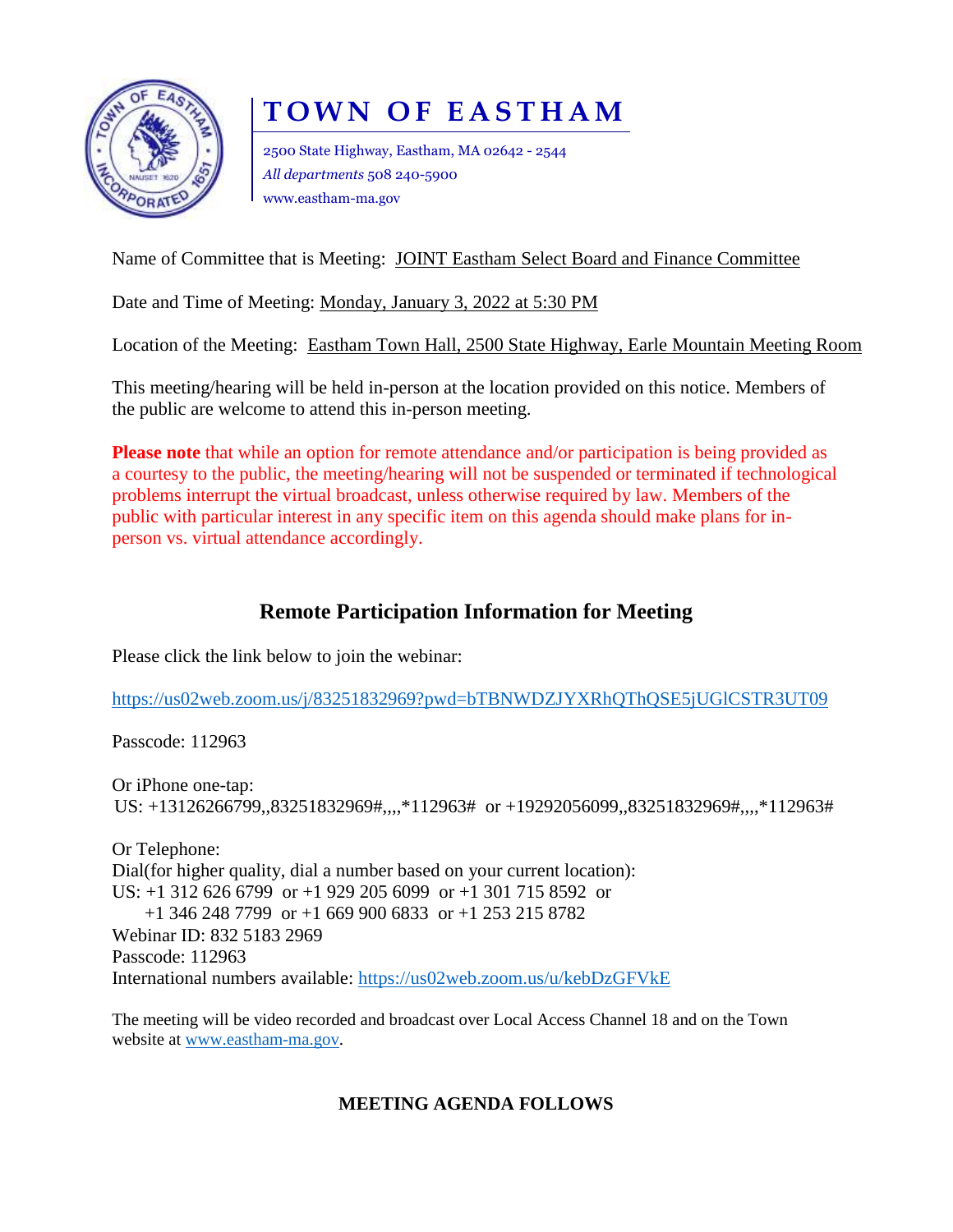### **AGENDA JOINT MEETING OF THE SELECT BOARD AND FINANCE COMMITTEE Eastham Town Hall, 2500 State Highway, Eastham, MA Monday, January 3, 2022, 5:30 PM**

*Location: Eastham Town Hall – Earle Mountain Room*

### **I. PUBLIC/SELECT BOARD INFORMATION**

#### **II. APPOINTMENTS**

5:30 PM FY23 Budget Presentation - Jacqueline Beebe, Town Administrator and Rich Bienvenue, Finance Director/Assistant Town Administrator This is the presentation of the operating and capital budget of the town for FY23 for review by the Select Board and Finance Committee. (no vote anticipated)

#### **III. LICENSING**

Common Victualler License:

1. Cumberland Farms #6731, 4460 State Highway

Renewal of Used Auto Dealership License:

1. Connors Car Care, Inc., 140 Holmes Road

#### **IV. ADMINISTRATIVE MATTERS**

- A. Action/Discussion (discussion & vote may be taken)
	- 1. Committee Resignation
		- a. Council on Aging Board of Directors Lucile Cashin

#### **V. MINUTES**

1. December 20, 2021 Regular Session

#### **VI. TOWN ADMINISTRATOR'S REPORT**

## **VII. NEW/UPCOMING AGENDA ITEMS & NEEDED FOLLOW-UP ON PREVIOUS ITEMS**

A. See Chart in Agenda Packet

#### **VIII. OTHER BUSINESS/CORRESPONDENCE**

**IX. ADJOURNMENT**